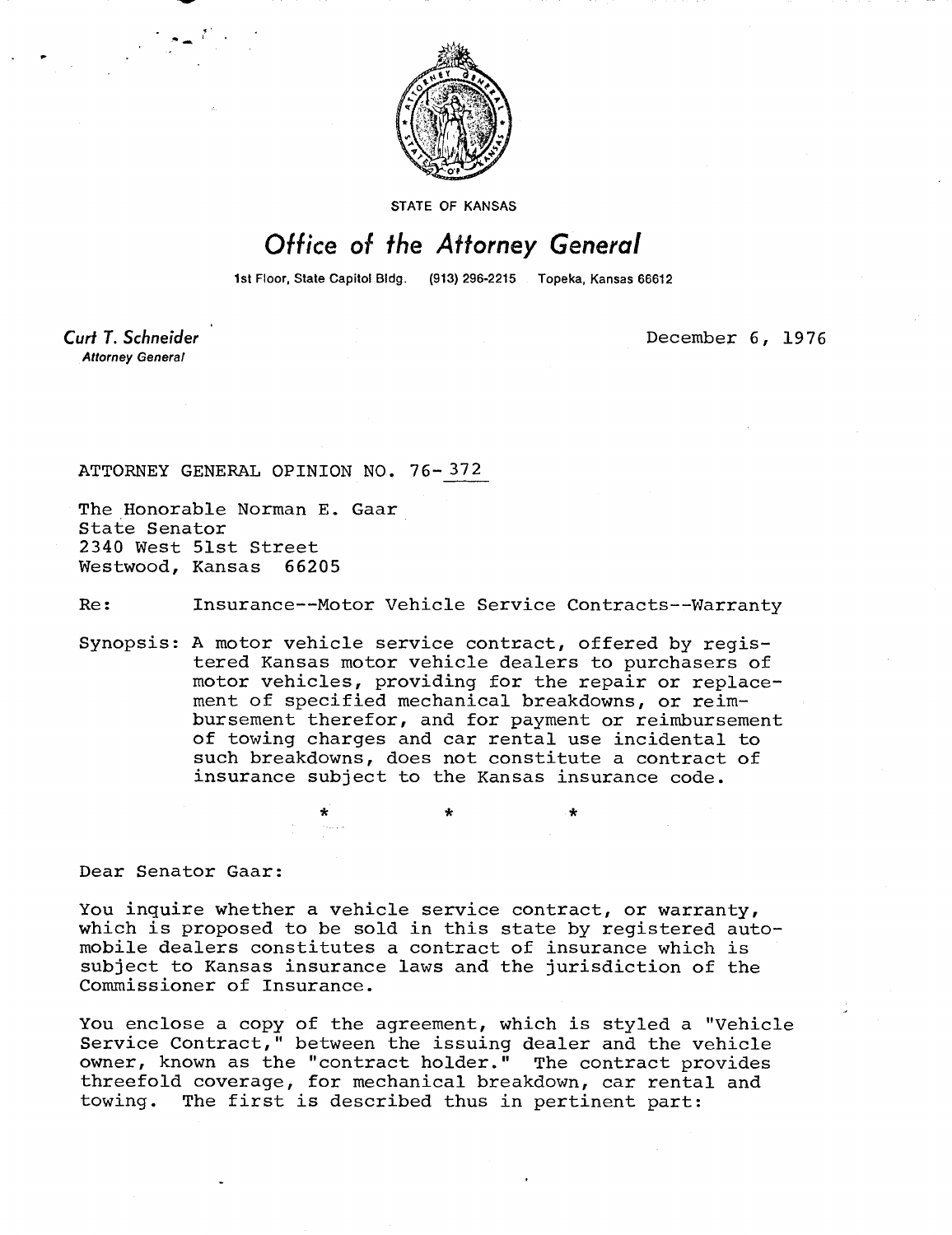The Honorable Norman E. Gaar Page Two December 6, 1976

> "The Contractor agrees to repair, replace or reimburse you for reasonable costs to repair or replace, any of the components listed if required due to a mechanical breakdown. Mechanical breakdown is defined as a failure of a defective part, or faulty workmanship as supplied by the manufacturer, but does not include gradual reduction in operating performance due to normal wear and tear. . . . All claims under this coverage are subject to a \$25. deductible for each repair, for each component."

Rental car and towing coverage is described thus:

"The Contractor agrees, in the event of a mechanical breakdown of a covered component, to furnish or reimburse you for substitute transportation. Such expense shall be limited to \$10. per calendar day, and \$50. per occurrence. . . . "

"The Contractor agrees, in the event of a mechanical breakdown of a covered Component to reimburse you for reasonable towing charges, not to exceed \$20. per occurrence."

In State ex rel. Londerholm v. Anderson, 195 Kan. 649, 408 P.2d 864 (1965), the state challenged the operation of a pre-need burial plan on several grounds, among them that a so-called family protection provision in the purchase contract constituted a contract of insurance. Under this provision, the seller agreed that if the purchaser died during the life of the contract, before the full balance was paid, the balance due would be cancelled, and the seller would provide the services or goods due under the contract, provided a minimum portion of the total balance had been paid, and certain other conditions were satisfied. The court observed thus:

> "While the definition of insurance must perforce be a very broad general one, it does not necessarily follow that every contract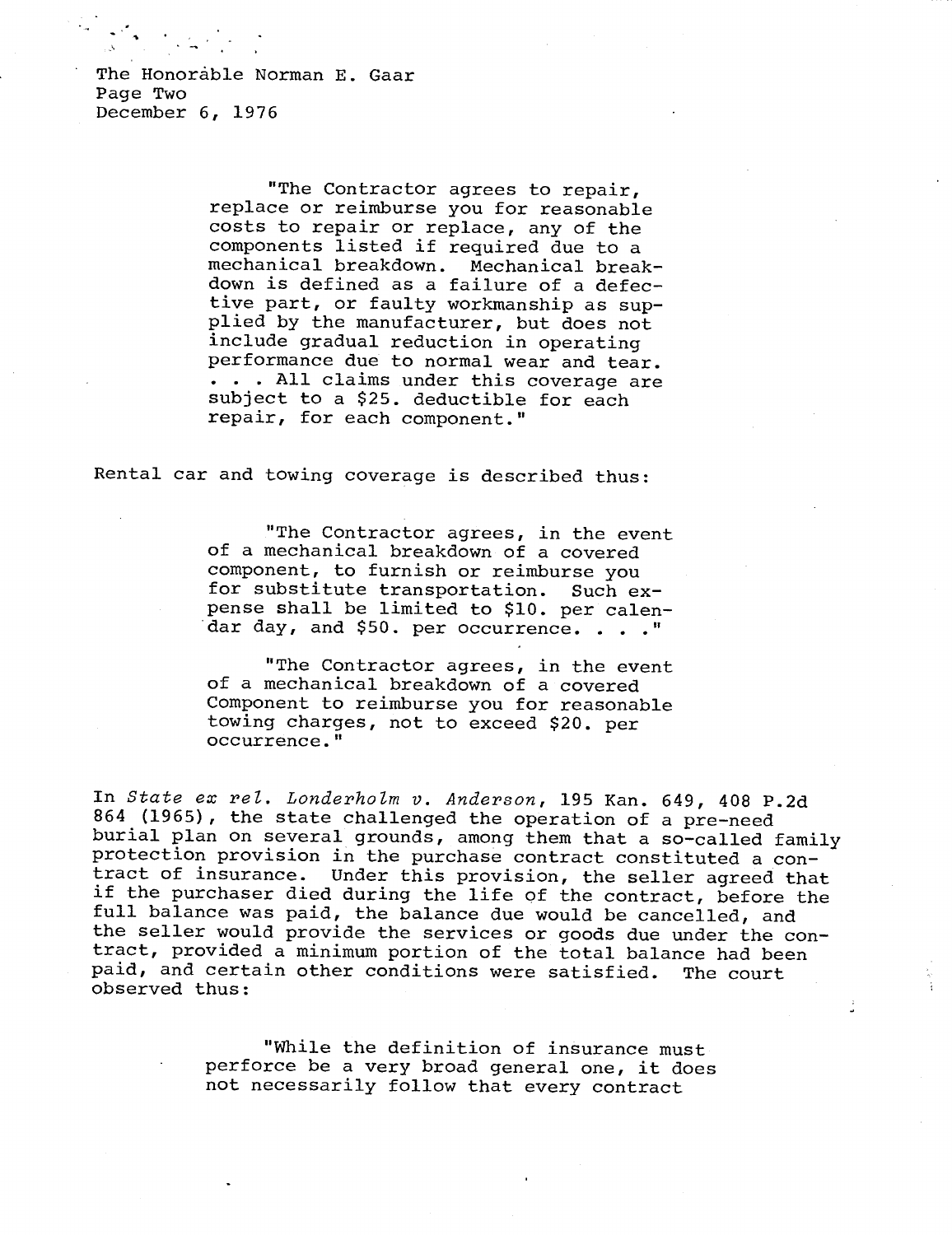The Honorable Norman E. Gaar Page Three December 6, 1976

> which contains some technical element of indemnity or insurance is an insurance contract for the purpose of state regulation.

In 44 C.J.S., Insurance, § 59, at page 528, we find this:

'Whether a company is engaged in the insurance business depends . . . on the character of the business that it transacts . . . and whether the assumption of a risk, or some other matter to which it is related, is the principal object and purpose of the business.'

In Jordan v. Group Health Ass'n, 107 F. 2d 239, the court in considering whether a group health association was conducting an insurance business said this:

'That an incidental element of risk distribution or assumption may be present should not outweigh all other factors. If attention is focused only on that feature, the line between insurance or indemnity and other types of legal arrangement and economic function becomes faint, if not extinct. This is especially tur when the contract is for the sale of goods or services on contingency. But obviously it is not the purpose of the insurance statutes to regulate all arrangements for assumption or distribution of risk. That view would cause them to engulf practically all contracts, particularly conditional sales and contingent service agreements. The fallacy is in looking only at the risk element, to the exclusion of all others present or their subordination to it. The question turns, not on whether risk is involved or assumed, but on whether that or something else to which it is related in the particular plan is its principal object and purpose. . . . "Care must be taken to distinguish mere contracts to render service on the happening of a contingency from true contracts of insurance. . . . The cases have failed to declare a satisfactory rule for distinguishing between the two types of agreements, but it would seem that the contract should not be classed as insurance if the paramount purpose in its formation was to be the rendition of the services rendered. . . . However, it should be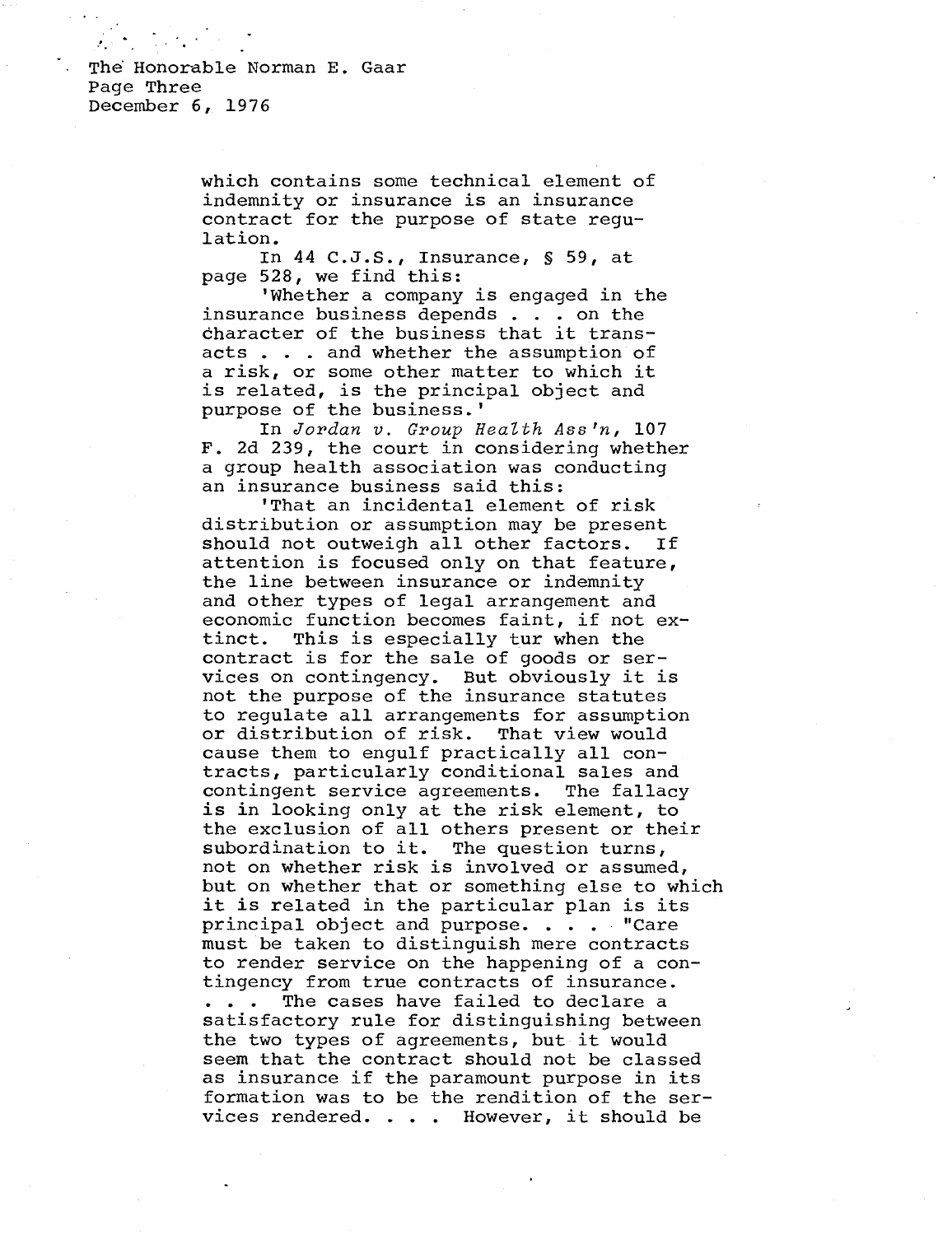The Honorable Norman E. Gaar Page Four December 6, 1976

> insurance if the chief purpose of the agreement is the protection against the risk involved. . . . "'"

Applying this analysis to the facts before it, the court stated thus:

> "Upon the facts presented in this record we think the principal object and purpose of the business of defendants is basically that of selling cemetery lots, burial vaults and markers, and not that of assumption of risks; the latter being merely incidental to the former, or as the parties themselves put it, a 'sales gimmick' or an inducement to the potential customer to buy the merchandise." 195 Kan. at 663.

The analysis followed by the court in this case fairly follows that applied in like cases from other jurisdictions. In State ex rel. Duffy v. Western Auto Supply Co., 134 Ohio St. 163, 16 N.E.2d 256 (1935), the court considered whether an automobile tire guaranty was a warranty or a contract of insurance. The court distinguished the two thus:

> "A warranty promises indemnity against defects in the article sold, while insurance indemnifies against loss or damage resulting from perils outside of and unrelated to defects in the article itself." 16 N.E.2d at 259.

On the ground that the alleged warranty in question in that case extended beyond defects in the merchandise itself, but provided for indemnification to the purchaser for damage to the tires resulting from adventitious hazards, such as road defects, collisions and the like, the court held it to be a promise of indemnity tantamount to a contract of insurance.

In Ollemdorff Watch Co. v. Pink, 279 N.Y. 32, 17 N.E.2d 676 (1938), the court considered the nature of a certificate which was issued by a watch manufacturer to the purchaser of each watch, undertaking to replace the watch with one of like quality if the first watch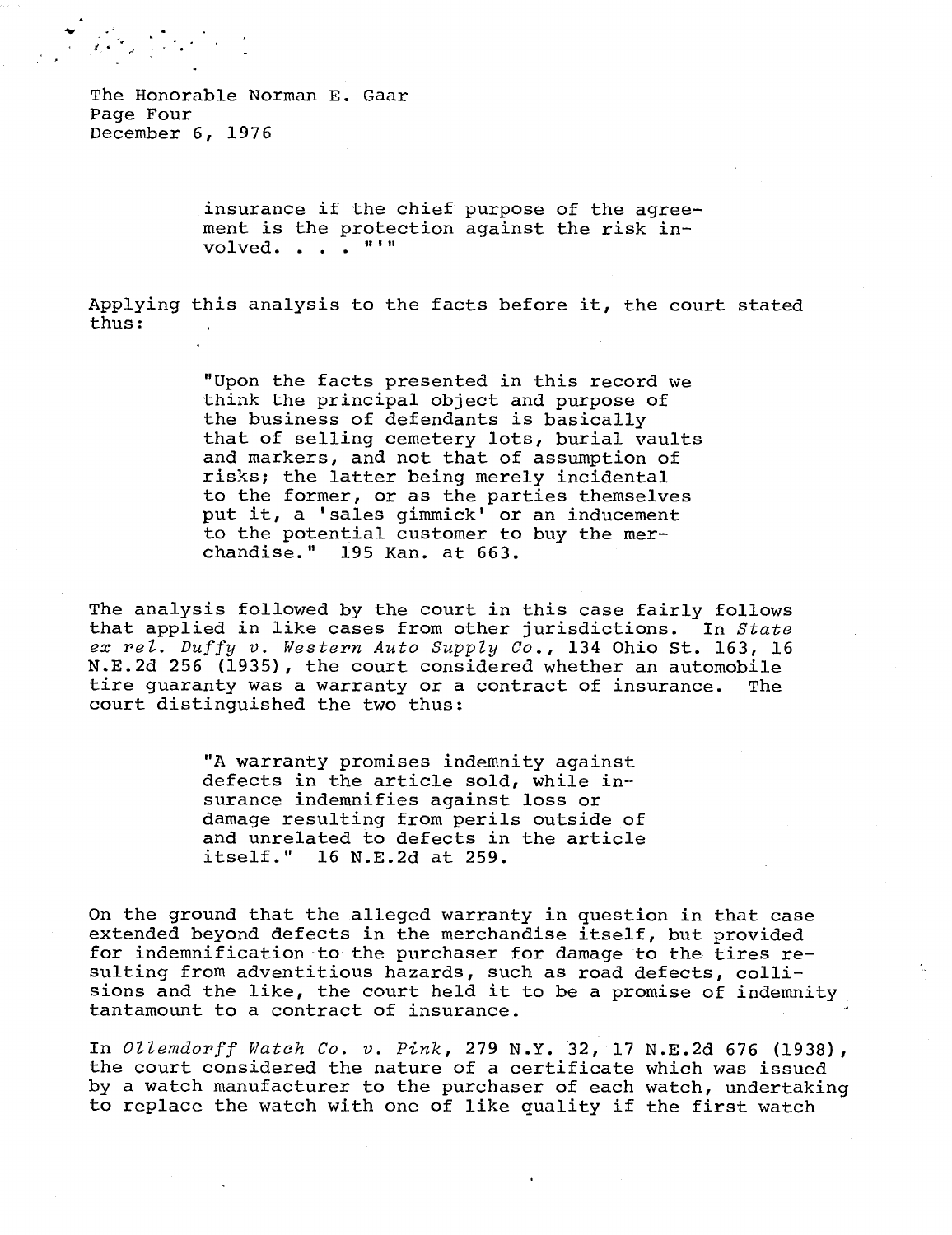The Honorable Norman E. Gaar Page Five December 6, 1976

was lost through burglary or robbery within one year of purchase. The court held this to go beyond the bounds of a warranty or guaranty:

> "This goes further than a guaranty or warranty. For instance, a warranty would relate in some way to the nature or efficiency of the product sold -- in this case, that the watch would work or was of a certain make and fineness. A warranty would not cover a hazard having nothing whatever to do with the make or quality of the watch. A guaranty is an undertaking that the amount contracted to be paid will be paid, or the services guaranteed will be performed. It relates directly to the substance and purpose of the transaction.

> "This contract goes much further. It has nothing whatever to do with the sale of the watch or the contract of sale. It is an extraneous inducement to procure sales. If the watch is stolen the seller will replace it. In other words, he takes a chance for a risk of theft from his customers; that is, he insures them for a year against such risk." 17 N.E.2d at 677.

In State ex rel. Herbert v. Standard Oil Co., 138 Ohio St. 376, 35 N.E.2d 437 (1941), the Ohio Supreme Court again considered the nature of an automobile tire warranty, although one which differed in its terms from that considered earlier in State ex rel. Duffy, supra. Here, the warranty provided for repair or replacement without charge, except for certain adjustments, if the tire failed to give satisfactory service under usual conditions of wear and tear. Failure of the tire due to other than defects in materials, workmanship or construction, such as punctures, damage from fire, wreck or collision, and similar external causes were excluded from the warranty. The court considered this to be only a warranty, and not a contract of insurance:

> "We find difficulty in construing this agreement as more than a representation that the tires being sold are so well and carefully manufactured that they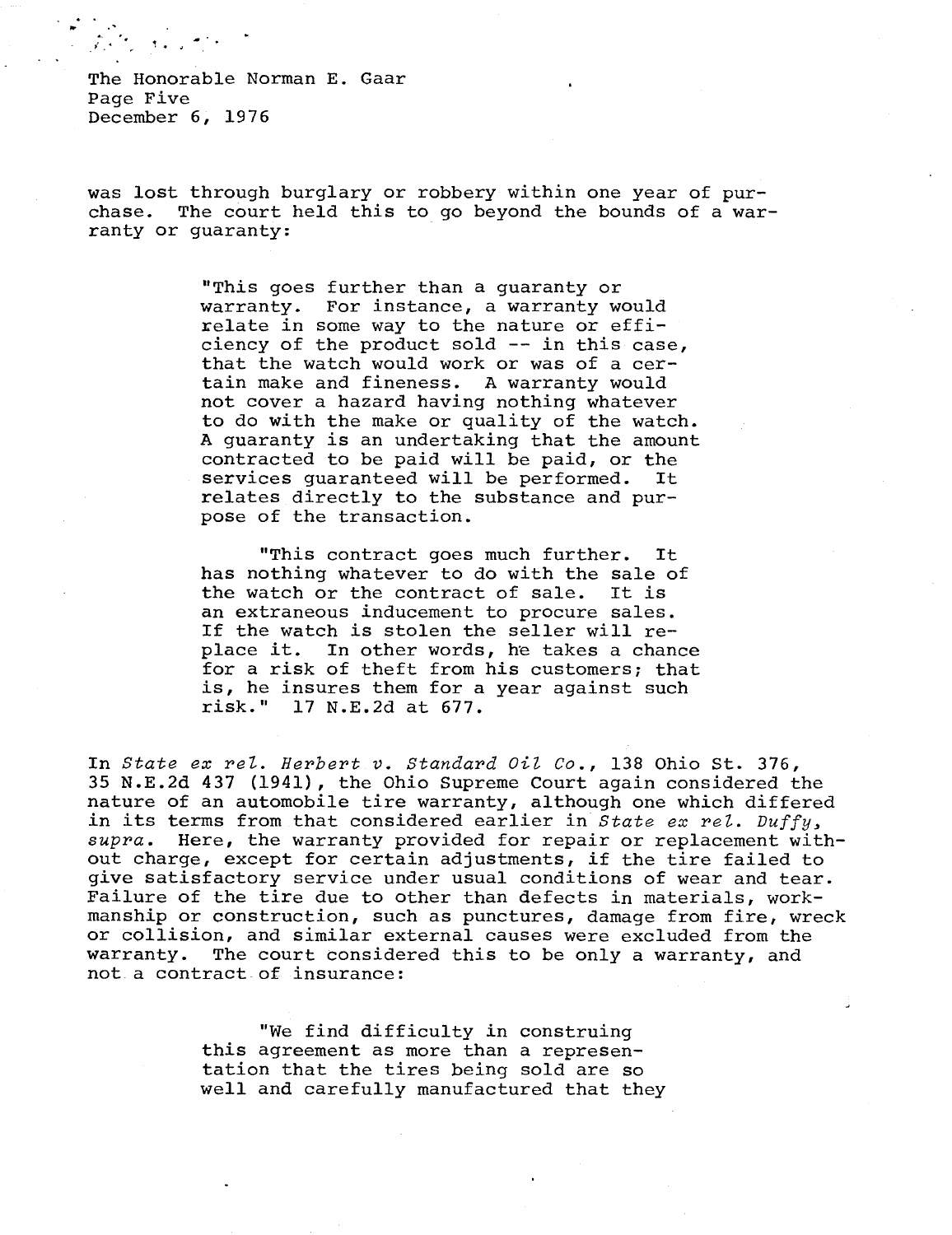will give satisfactory service under ordinary usage for a specified number of months, excluding happenings disassociated from imperfections in the tires themselves." 35 N.E.2d at 441.

The court observed that the Ohio insurance code was

"not designed to apply to purely commercial transactions connected with which warranties are made for the purpose of inducing sales and creating good will, and that section should be invoked with discrimination in the merchandising field." 35 N.E.2d 437.

The court expressly declined to overrule State ex rel. Duffy, supra, but also declined to extend its holding to the distinguishable promise before it in the later case.

Whichever of the analyses used in any of these cases is applied here, the so-called vehicle service contract here is, in my judgment, not a contract of insurance. In State ex rel. Londerholm, supra, the court emphasized the importance of the "principal object and purpose" of the seller of the contract, certain provisions of which were challenged as insurance. The principal object there being found to be the sale of burial lots, vaults and markers, the incidental and limited assumption of risk was regarded as no more than a collateral commercial inducement to potential customers to purchase pre-need burial contracts. In State ex rel. Duffy, supra, the court emphasized that the risks against which the purported warranty offered protection extended •beyond defects in the merchandise itself, and included loss or damage to the merchandise from extraneous causes. In  $State$  ex rel. Herbert v. Standard Oil, supra, the court emphasized, as did our own court, the use of the indemnity agreement as a commercial inducement or a device by which the seller represents to potential customers its confidence in the integrity of its product.

The "principal object and purpose" of the seller of the vehicle service contract here is obviously the sale of motor vehicles. The offering of the contract is an implied representation by the seller that the vehicle will provide satisfactory service free from mechanical breakdowns, but that if such breakdowns do occur, the seller will bear the reasonable cost of repair or